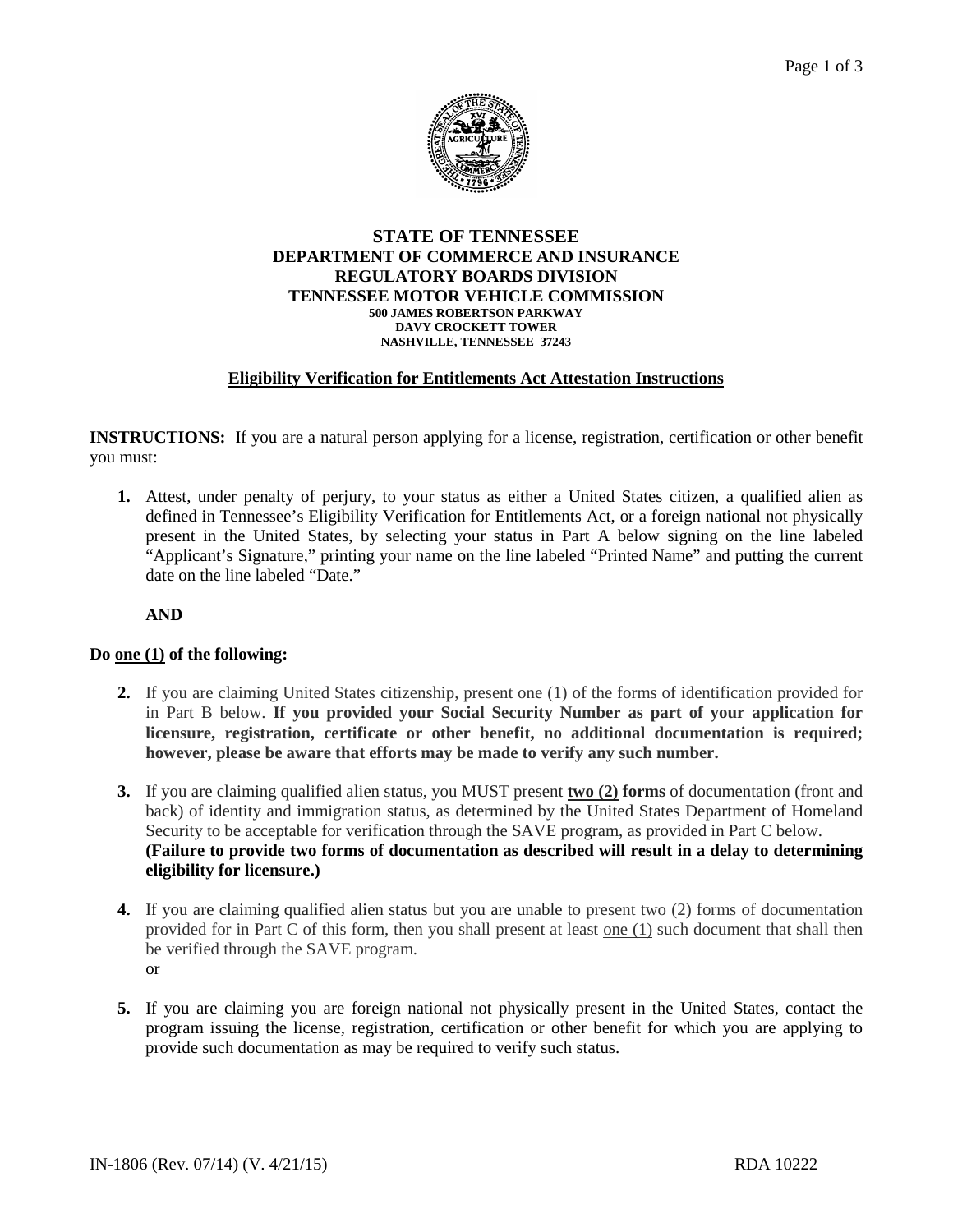## **Eligibility Verification for Entitlements Act Attestation**

# **TENNESSEE MOTOR VEHICLE COMMISSION**

### **Part A. Eligibility Verification for Entitlements Act Attestation**

### **I hereby attest under penalty of perjury that I am (select one):**

\_\_\_\_ A United States citizen;

- A qualified alien as defined in Tenn. Code Ann.  $§$  4-58-[1](#page-1-0)02;<sup>1</sup> **Driver's license and Social Security card are not acceptable documentation under part C below.**
- \_\_\_\_ A foreign national not physically present in the United States. Further, I understand that should I ever become physically present in the United States while I hold this license, registration, certification or other benefit I agree to immediately contact the issuing agency and provide documentation to confirm my status as a qualified alien.

\_\_\_\_\_\_\_\_\_\_\_\_\_\_\_\_\_\_\_\_\_\_\_\_\_\_\_\_\_\_\_\_\_ \_\_\_\_\_\_\_\_\_\_\_\_\_\_\_\_\_\_\_\_\_\_\_\_\_\_\_\_\_\_\_\_\_\_\_\_\_\_\_\_\_\_\_

\_\_\_\_\_\_\_\_\_\_\_\_\_\_\_\_\_\_\_\_\_\_\_\_\_\_\_\_\_\_\_\_\_ \_\_\_\_\_\_\_\_\_\_\_\_\_\_\_\_\_\_\_\_\_\_\_\_\_\_\_\_\_\_\_\_\_\_\_\_\_\_\_\_\_\_\_

Applicant's Signature Name of Dealership/License Number

Printed Name Date Date Officer or Agent Signature

**Submitting false information or omitting pertinent or material information in connection with this application or any violation of the Eligibility Verification for Entitlements Act may result in the revocation of any license, registration, certification or other benefit issued to the applicant. A person who willfully makes a false, fictitious or fraudulent statement or representation of United States citizenship may be prosecuted under 18 U.S.C. § 911 and/or the False Claims Act, T.C.A. §§ 4-18-101,** *et seq***.**

<span id="page-1-0"></span> $^1$  Qualified alien means "A qualified alien as defined by 8 U.S.C. § 1641(b)" or "An alien or nonimmigrant eligible to receive state or local public benefits under 8 U.S.C. § 1621(a)." Pursuant to those statutes, this includes, but is not necessarily limited to:

<sup>•</sup> An alien who is lawfully admitted for permanent residence under the Immigration and Nationality Act [8 U.S.C. § 1101 et seq.];

<sup>•</sup> An alien who is granted asylum under section 208 of the Immigration and Nationality Act [8 U.S.C. § 1158];

<sup>•</sup> A refugee who is admitted to the United States under section 207 of the Immigration and Nationality Act [8 U.S.C.A. § 1157];

<sup>•</sup> An alien who is paroled into the United States under section 212(d)(5) of the Immigration and Nationality Act [8 U.S.C. § 1182(d)(5)] for a period of at least 1 year;

<sup>•</sup> An alien whose deportation is being withheld under section 243(h) of the Immigration and Nationality Act [8 U.S.C. § 1253] (as in effect immediately before the effective date of section 307 of division C of Public Law 104-208) or section 241(b)(3) of the Immigration and Nationality Act [8 U.S.C. § 1231(b)(3)] (as amended by section 305(a) of division C of Public Law 104-208);

<sup>•</sup> An alien who is granted conditional entry pursuant to section 203(a)(7) of the Immigration and Nationality Act [8 U.S.C. § 1153(a)(7)] as in effect prior to April 1, 1980;

<sup>•</sup> An alien who is a Cuban and Haitian entrant (as defined in section 501(e) of the Refugee Education Assistance Act of 1980);

<sup>•</sup> A nonimmigrant under the Immigration and Nationality Act [8 U.S.C. §§ 1101, *et seq*.];

<sup>•</sup> An alien who is paroled into the United States under section 212(d)(5) of the Immigration and Nationality Act [8 U.S.C. § 1182 (d)(5)] for less than one year.